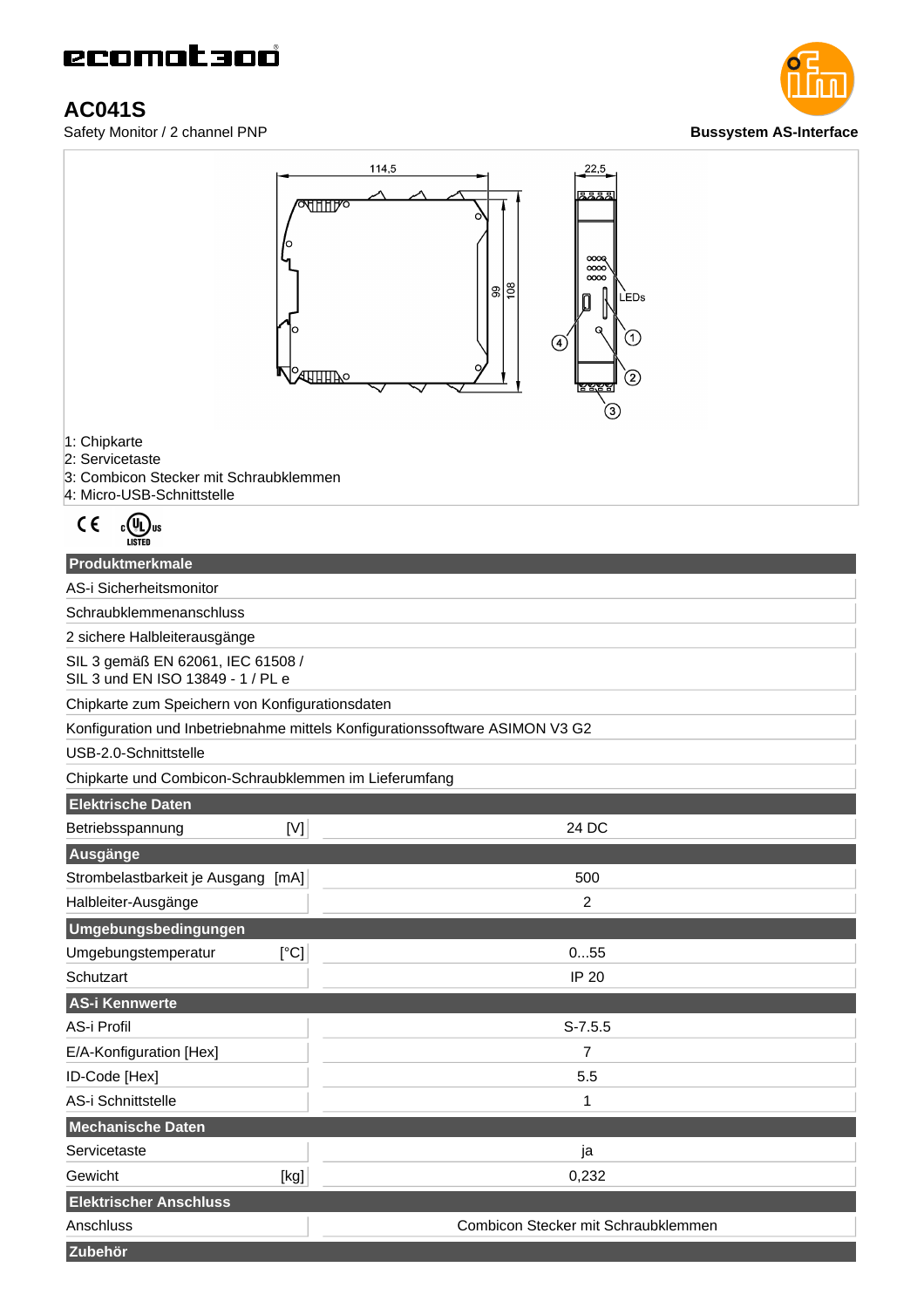### **AC041S**

Safety Monitor / 2 channel PNP **Bussystem AS-Interface** 

| Zubehör (mitgeliefert) |         | Chipkarte; Combicon Stecker mit Schraubklemmen                                                                                                  |
|------------------------|---------|-------------------------------------------------------------------------------------------------------------------------------------------------|
| Bemerkungen            |         |                                                                                                                                                 |
| Verpackungseinheit     | [Stück] |                                                                                                                                                 |
|                        |         | ifm electronic gmbh · Friedrichstraße 1 · 45128 Essen - Technische Änderungen behalten wir uns ohne Ankündigung vor! - DE - AC041S - 01.04.2014 |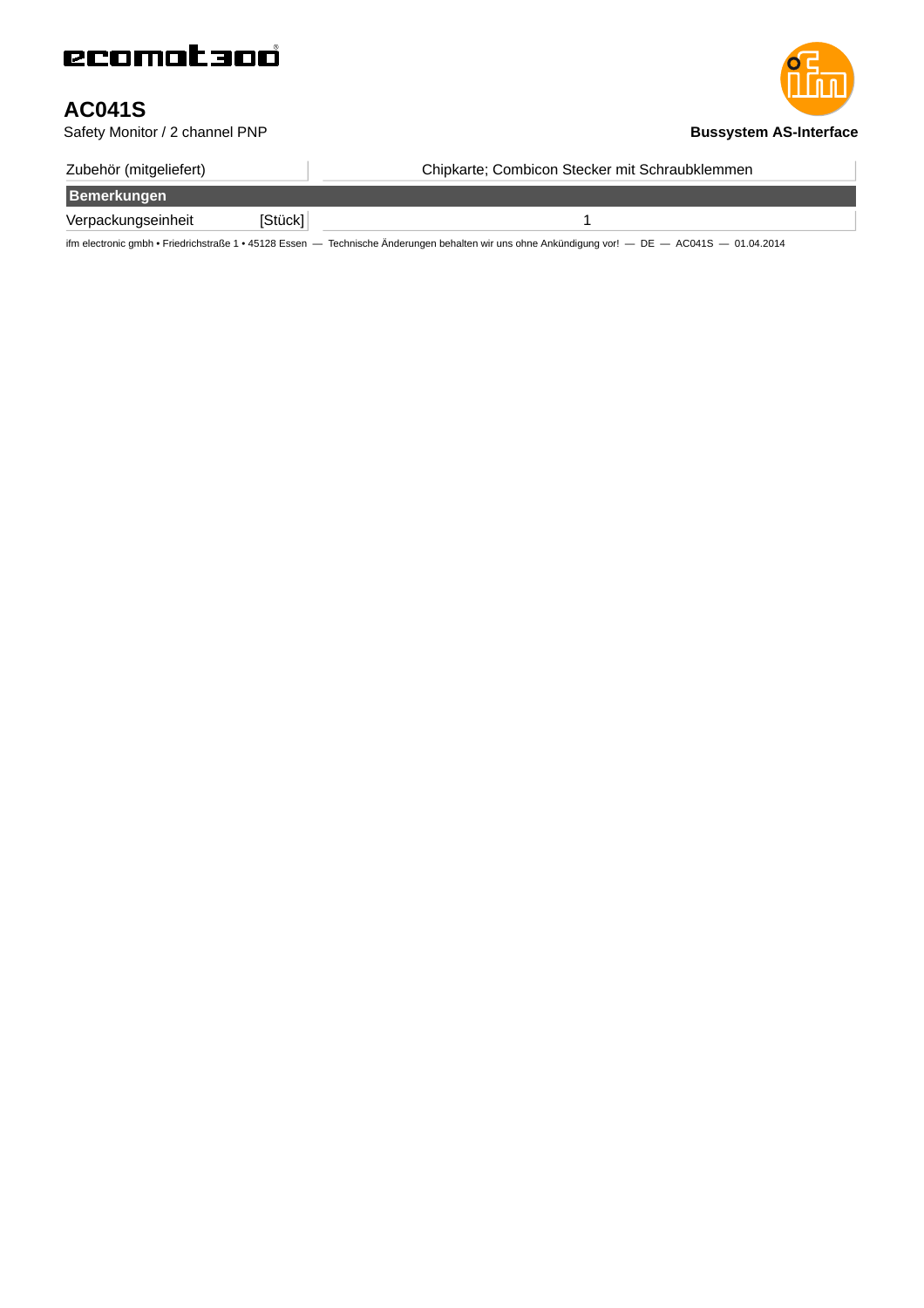# ecomat 300

### **AC041S**

**Safety Monitor / 2 channel PNP Bus** system AS-Interface





1: Chip card

2: service button

- 3: Combicon connector with screw terminals
- 4: Micro USB interface

$$
\mathsf{C}\in\mathbb{C}(\mathbb{Q}_{\mathsf{U}\mathsf{s}}^{\mathsf{U}\mathsf{R}})
$$

| <b>Product characteristics</b>                                      |       |
|---------------------------------------------------------------------|-------|
| AS-i safety monitor                                                 |       |
| Screw terminal                                                      |       |
| 2 safe semi-conductor outputs                                       |       |
| SIL 3 to EN 62061, IEC 61508 /<br>SIL 3 and EN ISO 13849 - 1 / PL e |       |
| Chip card to save the configuration data                            |       |
| Configuration and setup by configuration software ASIMON V3 G2      |       |
| USB 2.0 interface                                                   |       |
| Chip card and Combicon screw terminals supplied with the device     |       |
| <b>Electrical data</b>                                              |       |
| Operating voltage<br>M                                              | 24 DC |
| <b>Outputs</b>                                                      |       |
| [mA]<br>Max. current load per output                                | 500   |
| Semi-conductor outputs                                              | 2     |
| <b>Environment</b>                                                  |       |

| <b>EUVILORITUAL</b>          |      |                                         |
|------------------------------|------|-----------------------------------------|
| Ambient temperature          | [°C] | 055                                     |
| Protection                   |      | <b>IP 20</b>                            |
| AS-i classification          |      |                                         |
| AS-i profile                 |      | $S-7.5.5$                               |
| I/O configuration [hex]      |      |                                         |
| ID code [Hex]                |      | 5.5                                     |
| AS-i interface               |      | 1                                       |
| <b>Mechanical data</b>       |      |                                         |
| service button               |      | yes                                     |
| Weight                       | [kg] | 0.232                                   |
| <b>Electrical connection</b> |      |                                         |
| Connection                   |      | Combicon connector with screw terminals |
| <b>Accessories</b>           |      |                                         |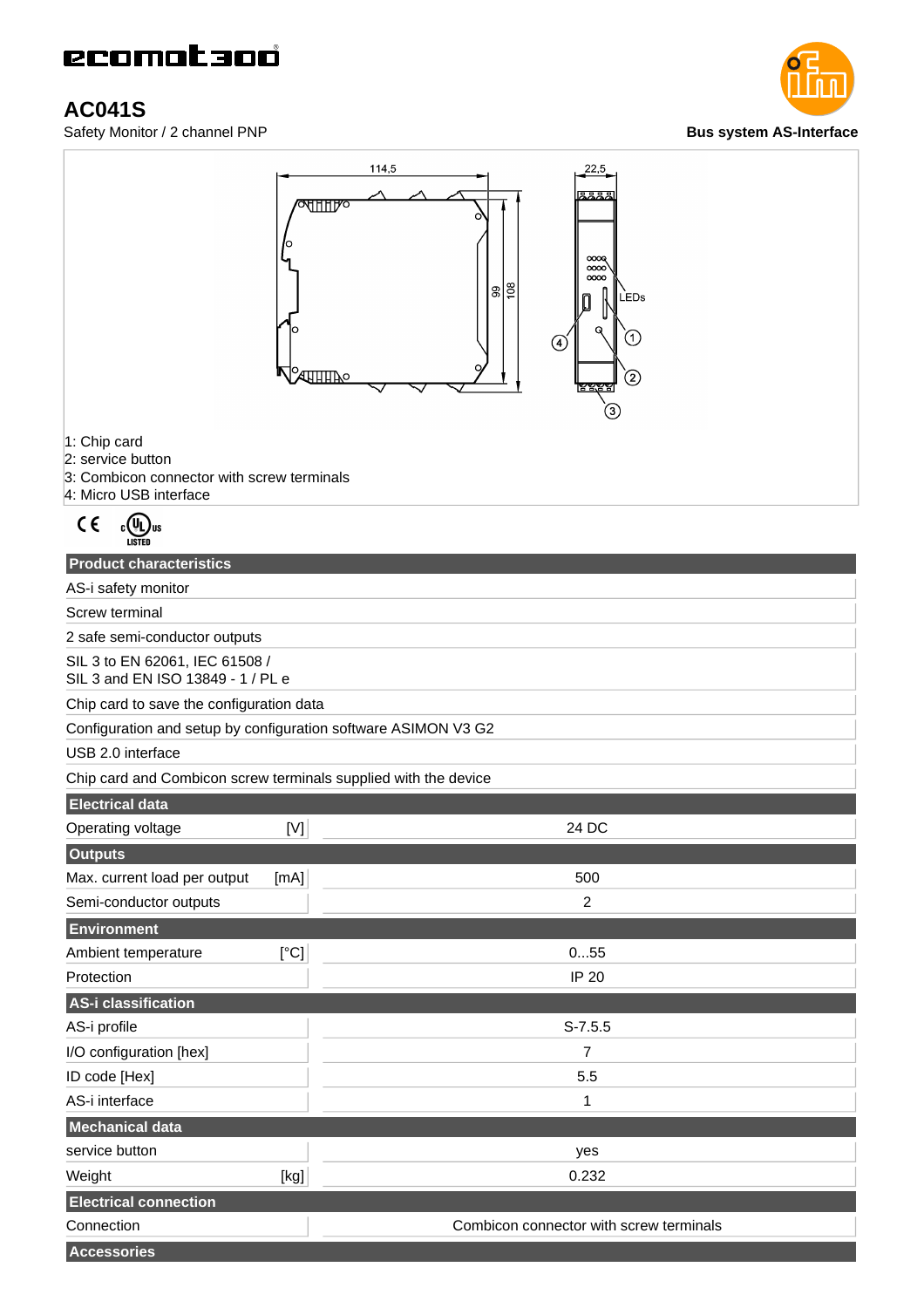## **AC041S**

**Safety Monitor / 2 channel PNP Bus** system AS-Interface

| Accessories (included) |         | Chip card; Combicon connector with screw terminals |
|------------------------|---------|----------------------------------------------------|
| Remarks                |         |                                                    |
| Pack quantity          | [piece] |                                                    |

ifm electronic gmbh • Friedrichstraße 1 • 45128 Essen — We reserve the right to make technical alterations without prior notice. — GB — AC041S — 01.04.2014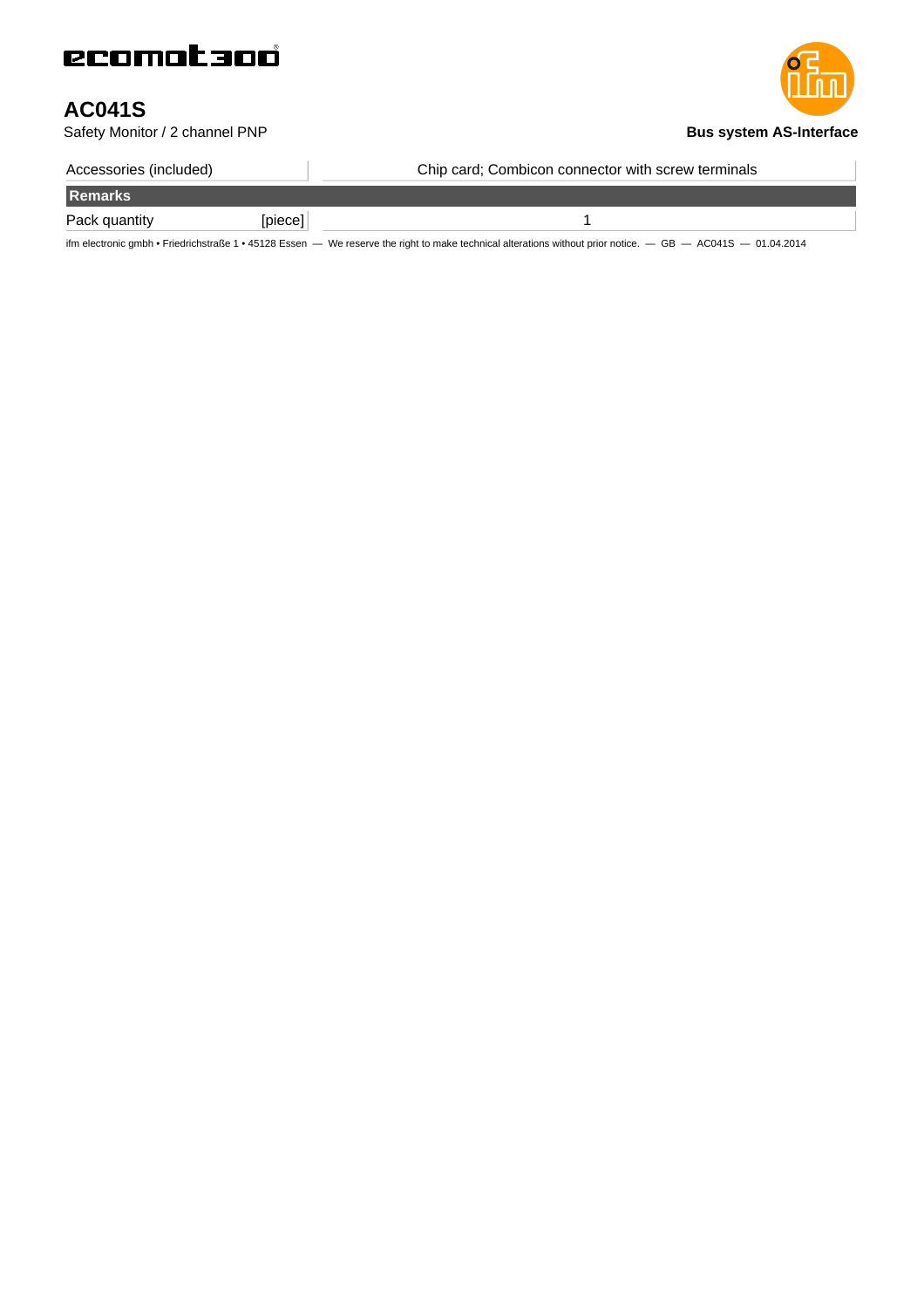### **AC041S**





1: carte à puce

2: bouton service

- 3: Bornier débrochable avec bornes à vis
- 4: interface Micro USB

$$
\mathsf{C}\in\mathbb{C}(\mathbb{Q}_{\mathsf{Ll}})_{\mathsf{US}}
$$

| Caractéristiques du produit                                                 |                                       |  |
|-----------------------------------------------------------------------------|---------------------------------------|--|
| Moniteur de sécurité AS-i                                                   |                                       |  |
| Raccordement sur bornes à vis                                               |                                       |  |
| 2 sorties à semi-conducteur de sécurité                                     |                                       |  |
| SIL 3 selon EN 62061, CEI 61508 /<br>SIL 3 et EN ISO 13849 - 1 / PL e       |                                       |  |
| Carte à puce pour sauvegarder des données de configuration                  |                                       |  |
| Configuration et mise en service par logiciel de configuration ASIMON V3 G2 |                                       |  |
| Interface USB 2.0                                                           |                                       |  |
| Carte à puce et bornes à vis débrochables fournies                          |                                       |  |
| <b>Données électriques</b>                                                  |                                       |  |
| Tension d'alimentation<br>[V]                                               | 24 DC                                 |  |
| <b>Sorties</b>                                                              |                                       |  |
| Courant max. par sortie<br>[mA]                                             | 500                                   |  |
| Sorties à semi-conducteur                                                   | 2                                     |  |
| <b>Conditions d'utilisation</b>                                             |                                       |  |
| Température ambiante<br>[°C]                                                | 055                                   |  |
| Protection                                                                  | <b>IP 20</b>                          |  |
| <b>Classification AS-i</b>                                                  |                                       |  |
| Profil AS-i                                                                 | $S-7.5.5$                             |  |
| Configuration E/S [hexa]                                                    | $\overline{7}$                        |  |
| Code ID [hexa]                                                              | 5.5                                   |  |
| Interface AS-i                                                              | 1                                     |  |
| Données mécaniques                                                          |                                       |  |
| bouton service                                                              | oui                                   |  |
| Poids<br>[kg]                                                               | 0,232                                 |  |
| Raccordement électrique                                                     |                                       |  |
| Raccordement                                                                | Bornier débrochable avec bornes à vis |  |
| <b>Accessoires</b>                                                          |                                       |  |